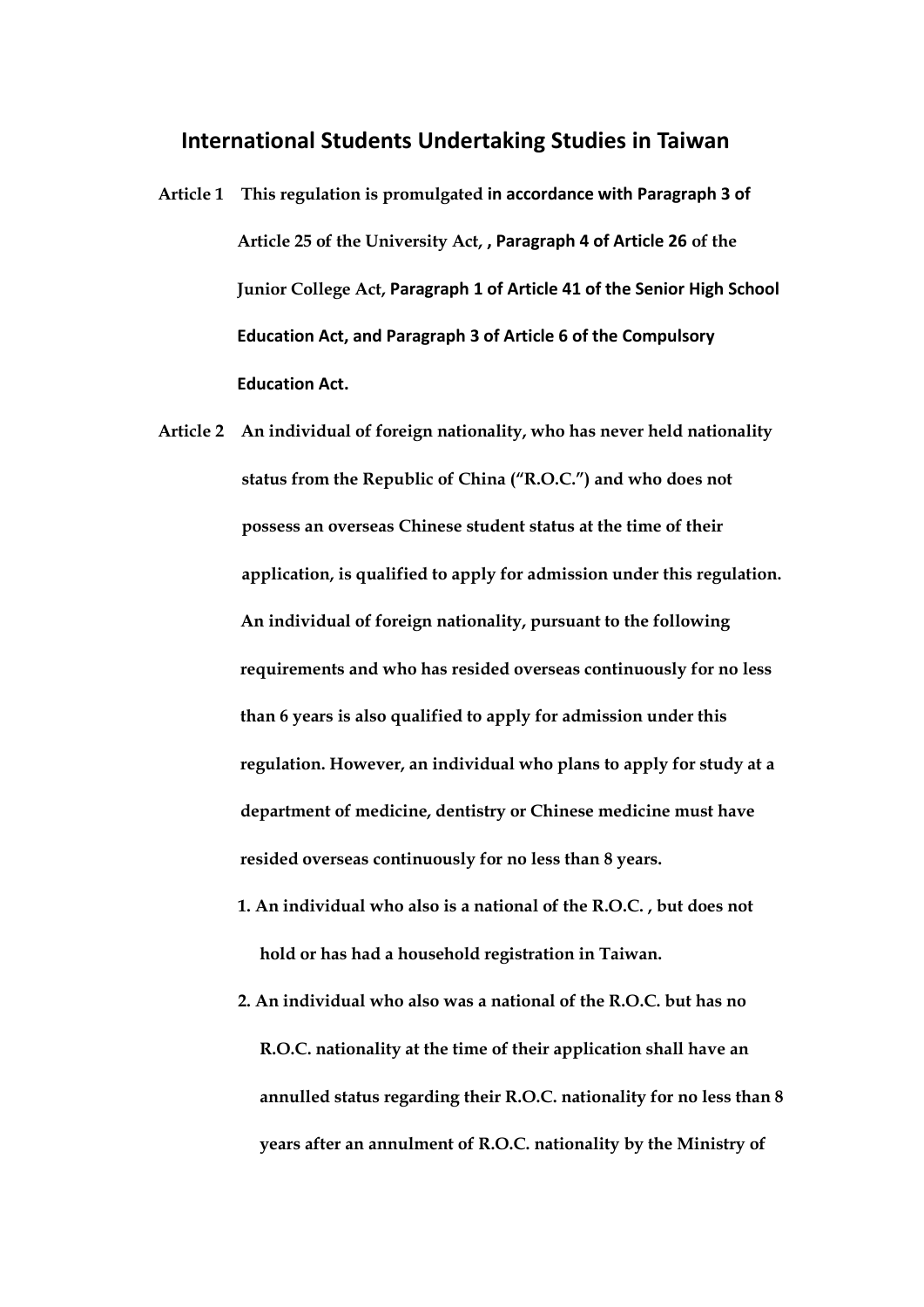**the Interior.**

**3. Regarding individuals mentioned in the preceding 2 subparagraphs, they must not have studied in Taiwan as an overseas Chinese student nor received placement permission during the same year of the application by the University Entrance Committee for Overseas Chinese Students.**

**According to the Education Cooperation Framework Agreement, a foreign national who was selected by a foreign government, organization, or school, and does not hold a household registration from the time of their birth is not subject to the limitations as prescribed in the preceding 2 paragraphs after receiving the approval from the authorized educational government agencies. If the calculated calendar year is not one complete calendar year, their stay in Taiwan should not exceed 120 days within the calculated calendar year period.**

**The six and eight year calculation period as prescribed in Paragraph 2 shall be calculated from the starting date of the semester (February 1st or August 1st) as the designated due date for the time of study. The term "overseas" as prescribed in Paragraph 2 is limited to countries or regions other than Mainland China, Hong Kong and Macau; the term " reside overseas continuously" means that an individual may stay in Taiwan for no more than a total of 120 days**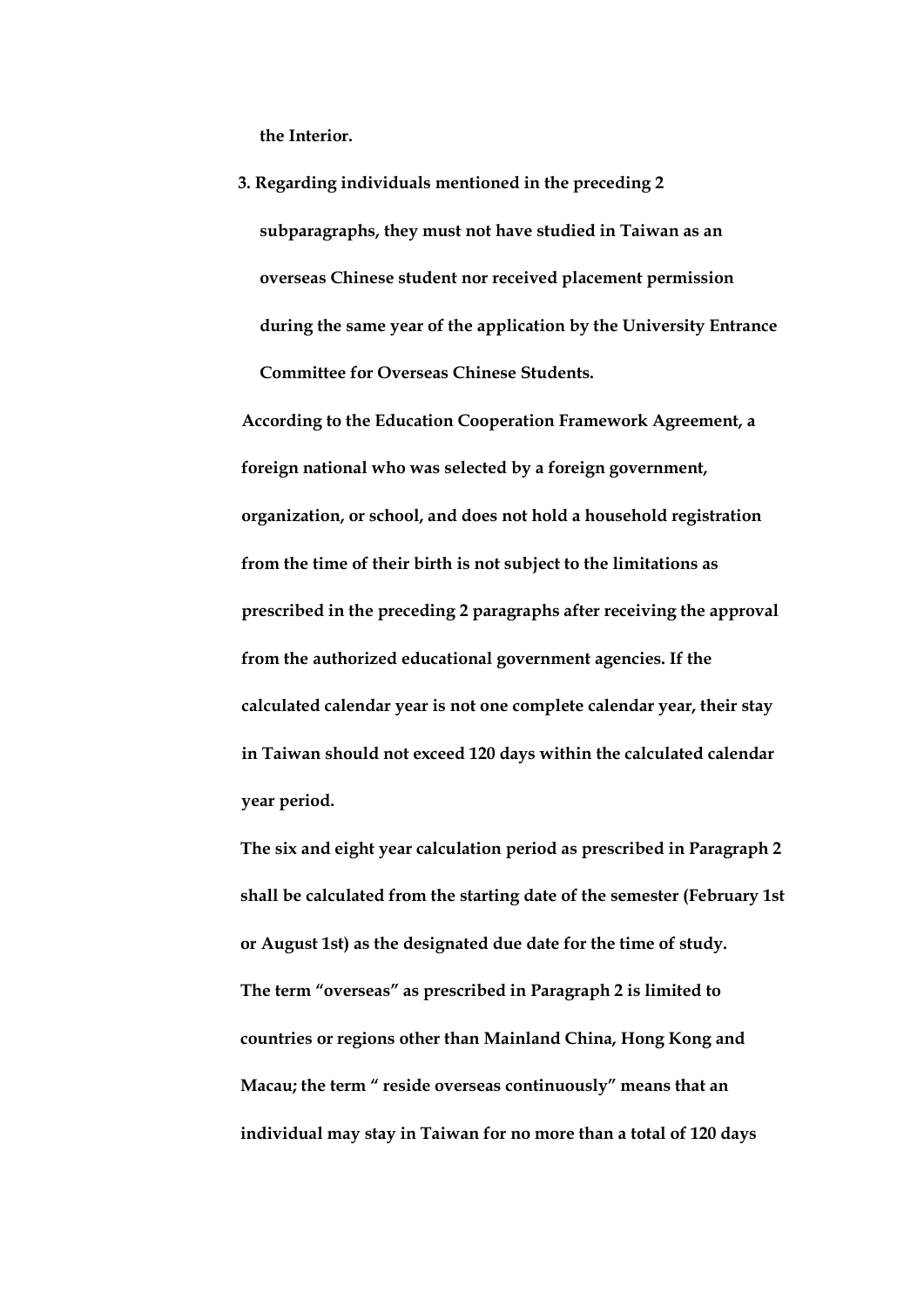**per calendar year.**

**The only exceptions to this method of calculation are for those who fulfill one of the following requirements with written supported proof:**

- **1. Attended overseas youth training courses organized by the Overseas Compatriot Affairs Council or technique training classes accredited by the Ministry of Education (the"Ministry");**
- **2. Attended a Mandarin Chinese language center at a university/college of which foreign student recruitment is approved by the Ministry, and to which the total length of stay is less than 2 years;**
- **3. Exchange students, whose length of total exchange is less than 2 years; or**
- **4. An Internship in Taiwan which has been approved by an authorized central government agency, to which the total length of stay is less than 2 years.**

**An individual, who has both foreign and R.O.C. nationalities and has applied for an annulment of their R.O.C. nationality before February 1, 2011, the effective date of this amendment, will then be qualified to apply for admission as an international student under the amendment effective before February 1, 2011 and will not be subject to the limitation as prescribed in Paragraph 2.**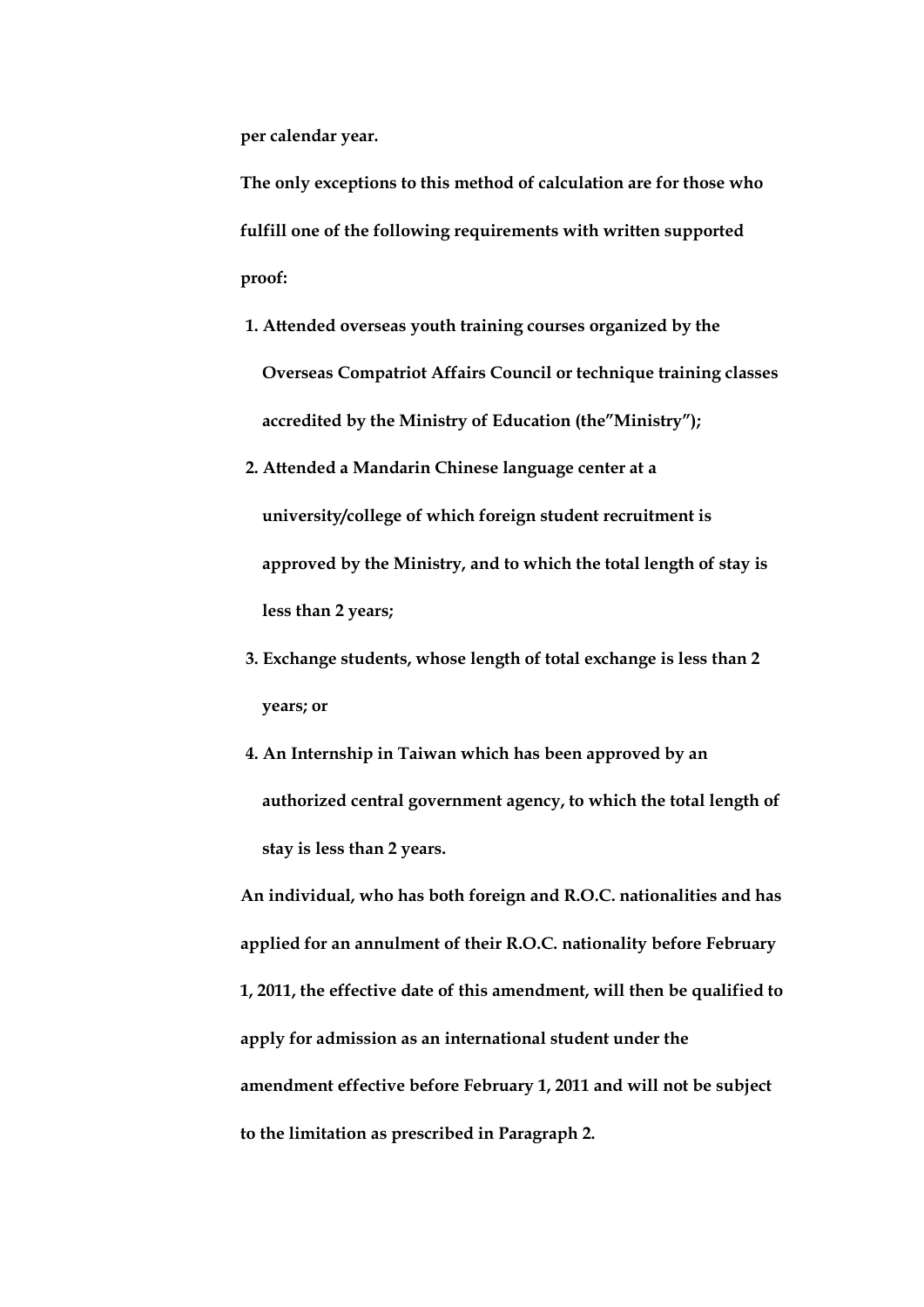**Article 3 An applicant of foreign nationality, concurrently holding a permanent residence status in Hong Kong or Macao, having no history of a household registration record in Taiwan and, at the time of application, has resided in Hong Kong, Macao, or another foreign country for no less than 6 years is qualified to apply for admission under these regulations. However, an individual who plans to apply for study at a department of medicine, dentistry, or Chinese medicine must reside overseas continuously for no less than 8 years. The term "reside overseas continuously" mentioned in the preceding paragraph means an individual may stay in Taiwan for no more than a total of 120 days per calendar year. However, such a term may be exempt, if any of the conditions prescribed in Subparagraphs 1 through 4, Paragraph 5 of the previous Article applies and is supported with written proof, and the said domestic length of stay shall be excluded from the overseas length of residency. An applicant being a former citizen of Mainland China and holds a foreign nationality, having no history of household registration record in Taiwan, and at the time of application, has resided overseas continuously for no less than 6 years is qualified to apply for admission under these regulations. However, an individual who plans to apply for study at a department of medicine, dentistry, or** 

**Chinese medicine must reside overseas continuously for no less than**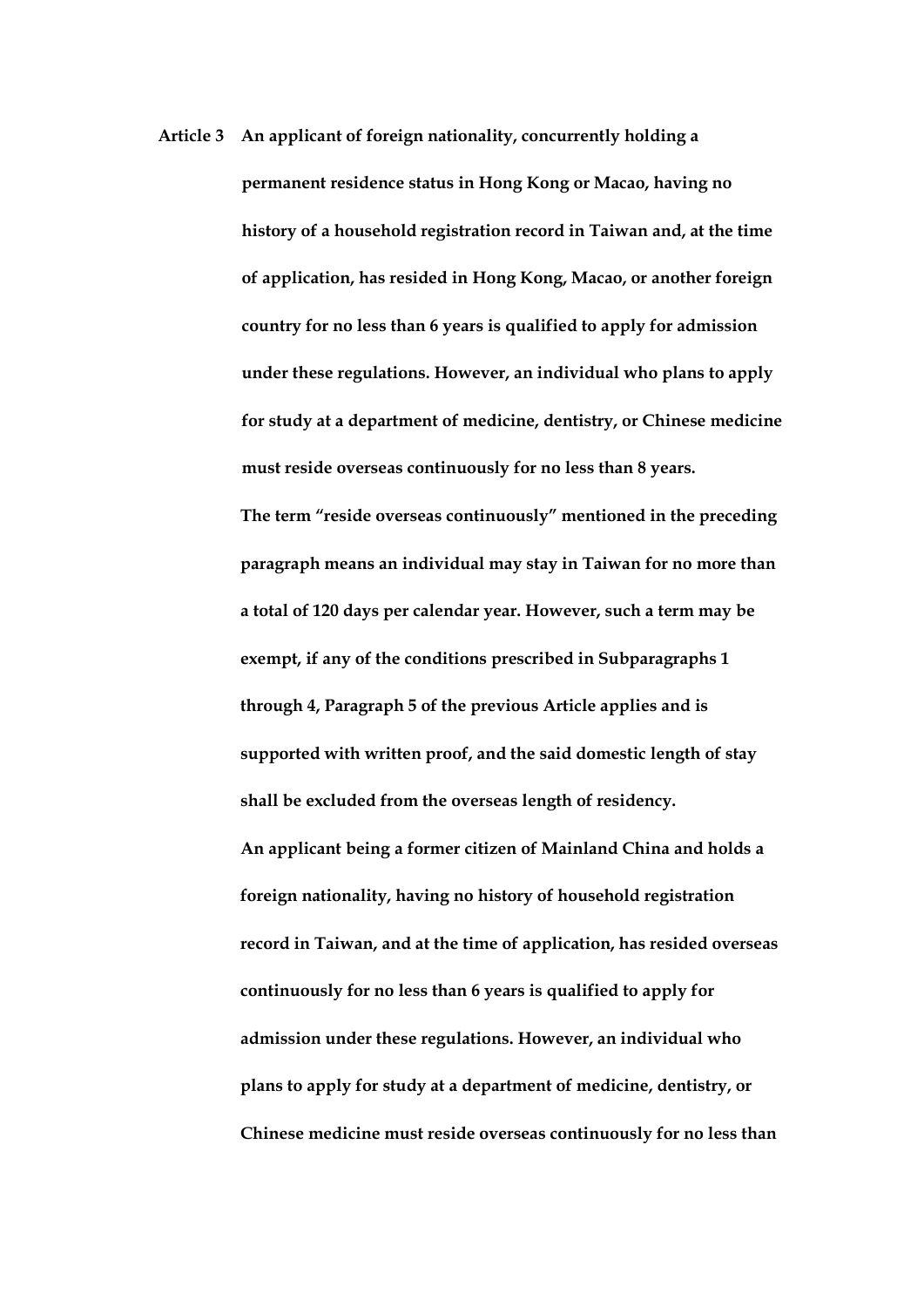**8 years.**

**The term "reside overseas continuously" means an individual may stay in Taiwan for no more than a total of 120 days per calendar year. However, such a term may be exempted if any of the conditions prescribed in Subparagraphs 1 through 4, of Paragraph 5 of the previous Article, applies and is supported with written proof, and the said domestic length of stay shall be excluded from the overseas length of residency.**

**The six and eight years calculation period as prescribed in Paragraph 1 and Paragraph 3 shall be calculated from the starting date of the semester (February 1st or August 1st) as the designated due date for the time of study.**

**The term overseas as prescribed in paragraph 5 in previous article shall apply to paragraphs 1 to 4.**

**Article 4 International students applying for schools in Taiwan in accordance with the two previous articles shall be limited to one application only. Upon completion of the course of study, at a school in Taiwan, to which an international student has applied, the student's admission to another school's academic level shall be handled in a manner identical to the admission procedures for local students. An exception is that an application for a master's degree or higher levels of graduate studies can be processed under the procedures of each**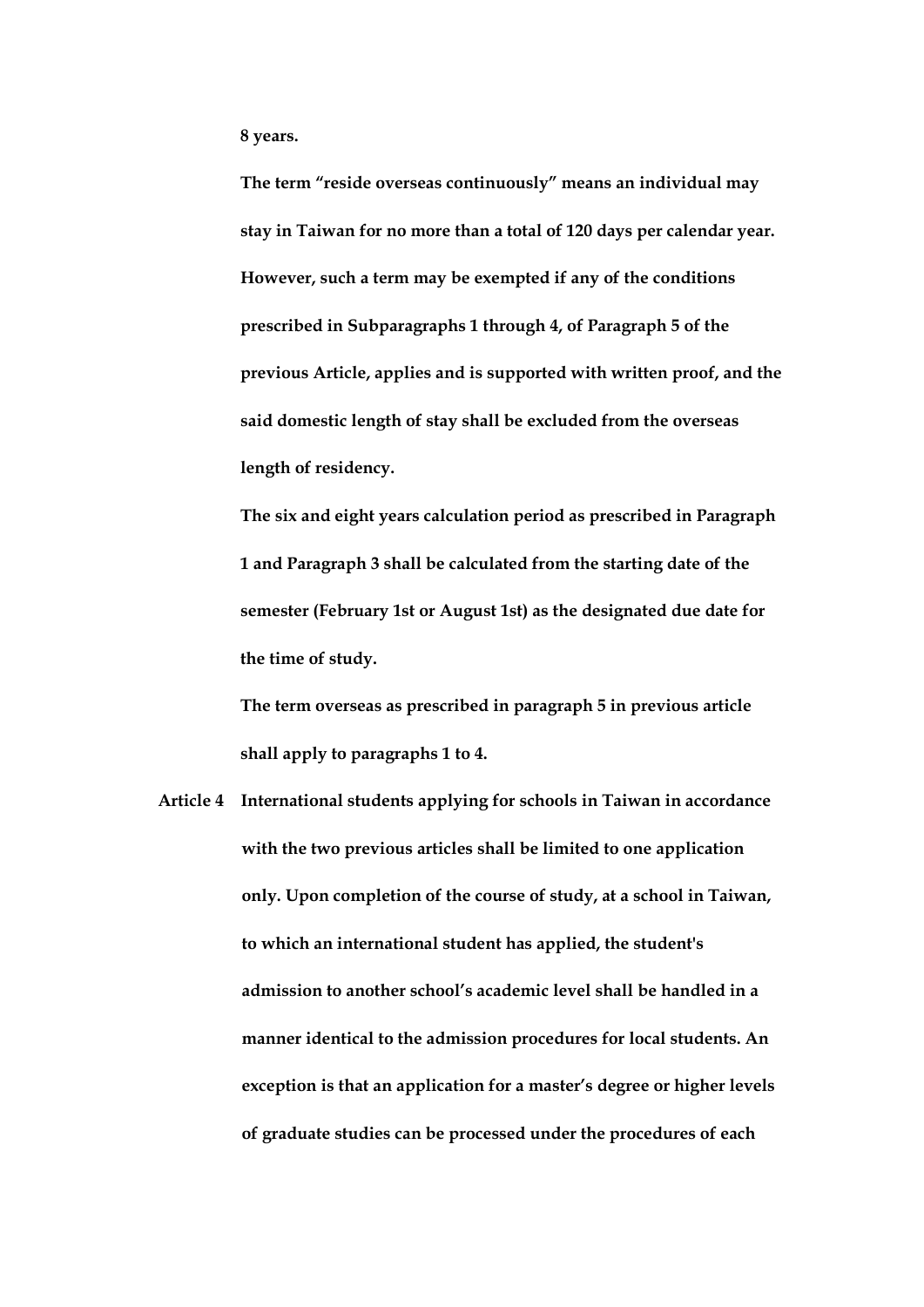**individual school.**

**Article 5 The quotas for admission allocated for international students at universities/colleges, two-year programs in junior colleges, five-year programs in junior colleges, elementary schools through senior high schools should be additional quotas but be no more than ten percent of the number of positions allocated for these schools for local students each year. The number should be calculated into the total number of positions at each school, yearly and reported to the authorized educational government agencies for ratification. If the quotas for admission, which have been allocated for local students, have not been filled, a university/college may fill the quotas with international students according to the total number of designated yearly positions.**

> **The quotas for admission prescribed in Paragraph 1, do not include international students with a non-degree status.**

**Article 6 Universities/colleges are responsible for establishing international student recruitment guidelines and must get approval from the Ministry.**

> **Universities/colleges shall set up accordingly a set of entrance procedures that outline the degree programs offered, the duration of study, quotas for admission, qualifications and requirements, reviewing or screening methods, along with other related**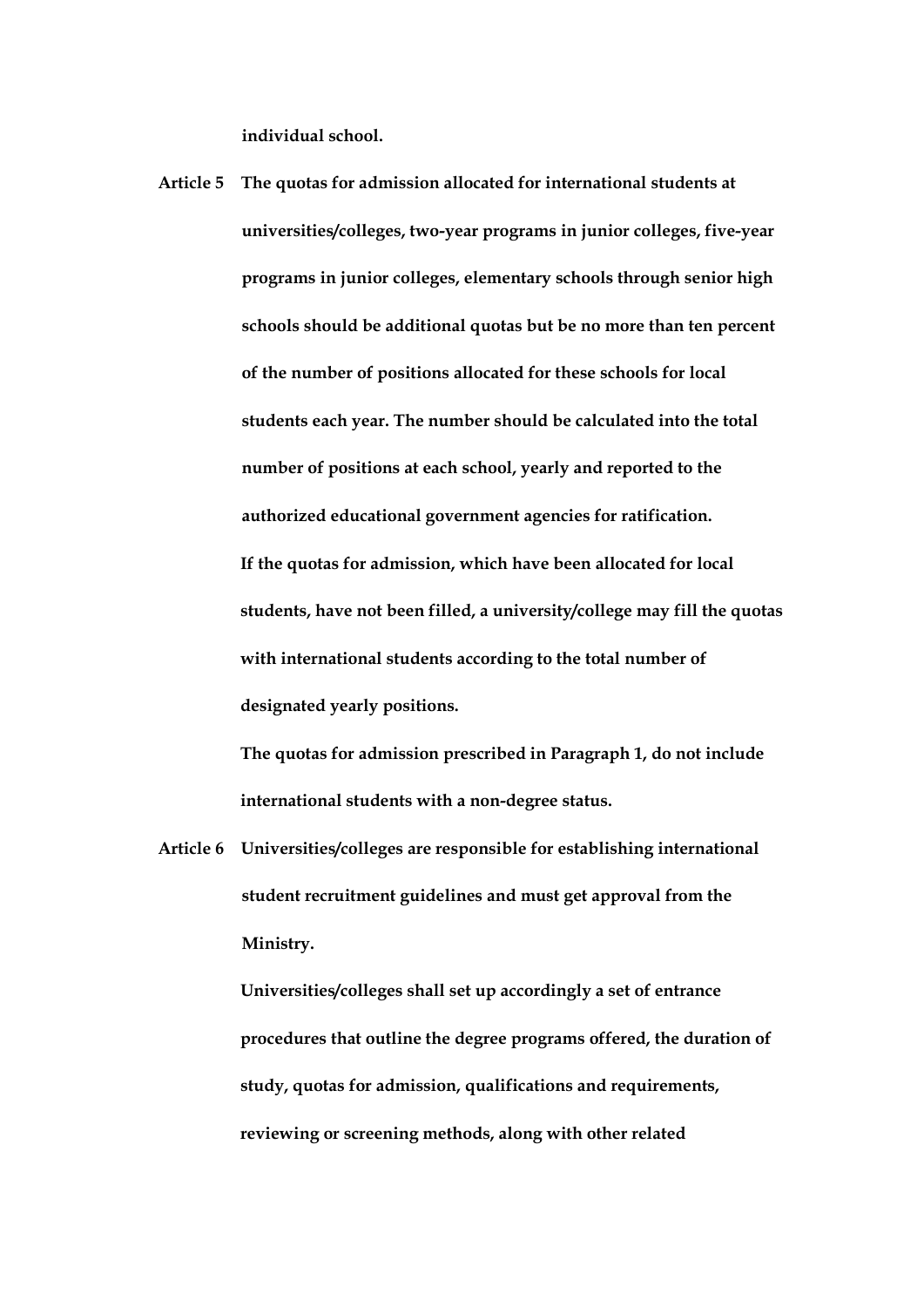**information.**

- **Article 7 International students applying for admission to universities/colleges shall submit their applications directly to the schools of their choice during the schools' designated application periods. Those applicants that qualify through the review or screening process will be granted admission by the school. The following application documents need to be submitted:**
	- **1. Application form**
	- **2. Academic credentials:**
		- (**1**)**Academic credentials from Mainland China: The Regulations Governing the Accreditation of Schools in Mainland China shall apply.**
		- (**2**)**Academic credentials from Hong Kong or Macao: Academic Credential Verification and Accreditation Methods adopted in Hong Kong and Macao shall apply.**
		- (**3**)**Academic credentials from other areas:**
			- **A. Academic credentials earned at overseas Taiwan schools or Taiwan**
			- **schools in Mainland China shall be regarded as the same as those at**
			- **domestic schools with equivalent levels.**
			- **B. Academic credentials referred to the preceding 2 Items**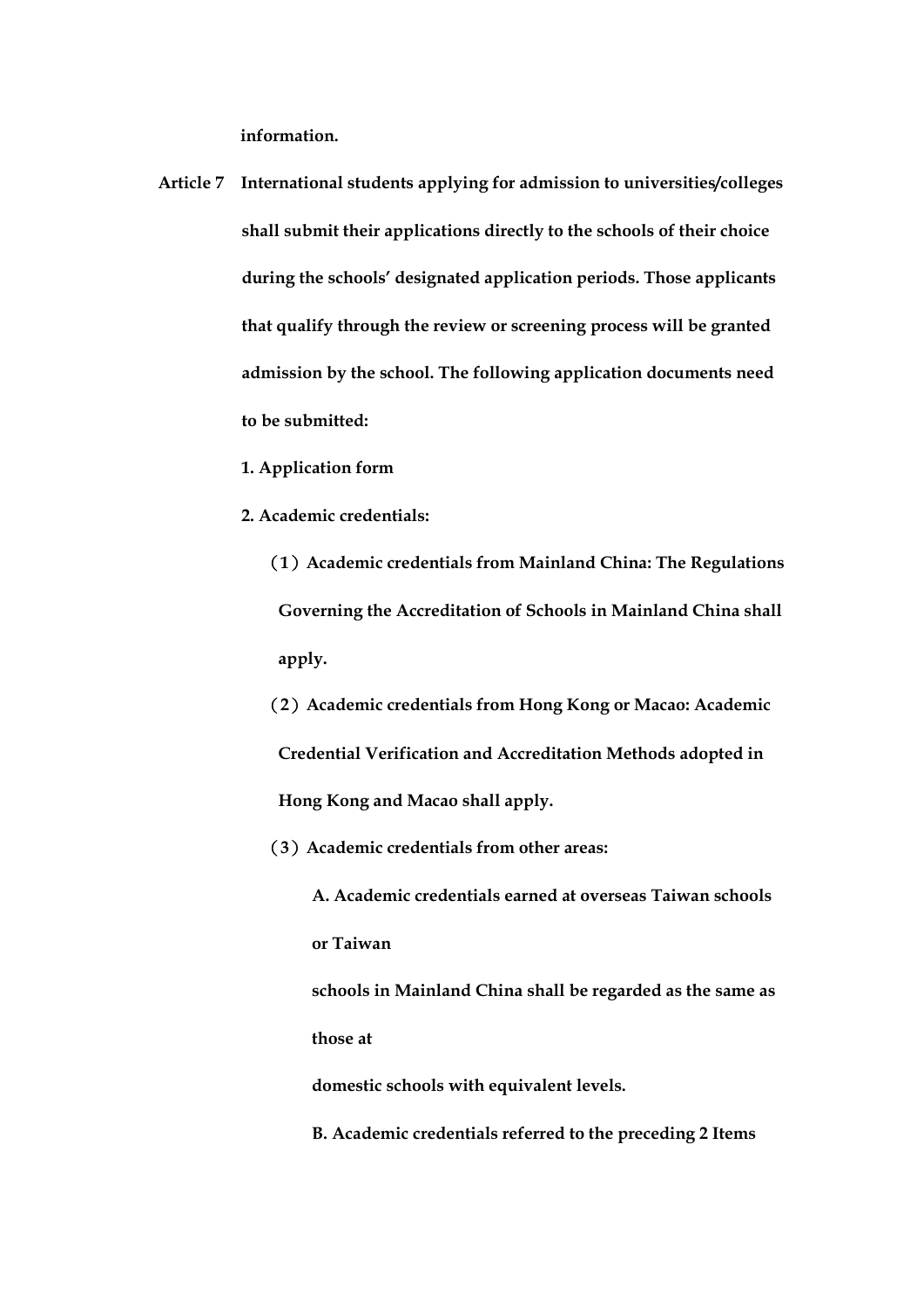**shall be**

**subject to the Regulations Regarding the Assessment and Recognition of Foreign Academic Credentials for Institutions of Higher Education. However, academic credentials earned from institutes or branches established in Mainland China by foreign schools shall require public notarization in Mainland China and be verified and examined by an institute established or appointed by, or through a private agency commissioned by the Executive Yuan. 3. Financial proof that shows financial sustainability for study in Taiwan, or proof of full scholarship provided by a government agency, university, college, or private organization.**

**4. Others as required by the respective schools.**

**A school that reviews the application documents without verification by overseas consulates, representative offices, agencies of the country or other bodies authorized by the Ministry of Foreign Affairs (hereinafter referred to as 'Overseas Agencies') or institutes**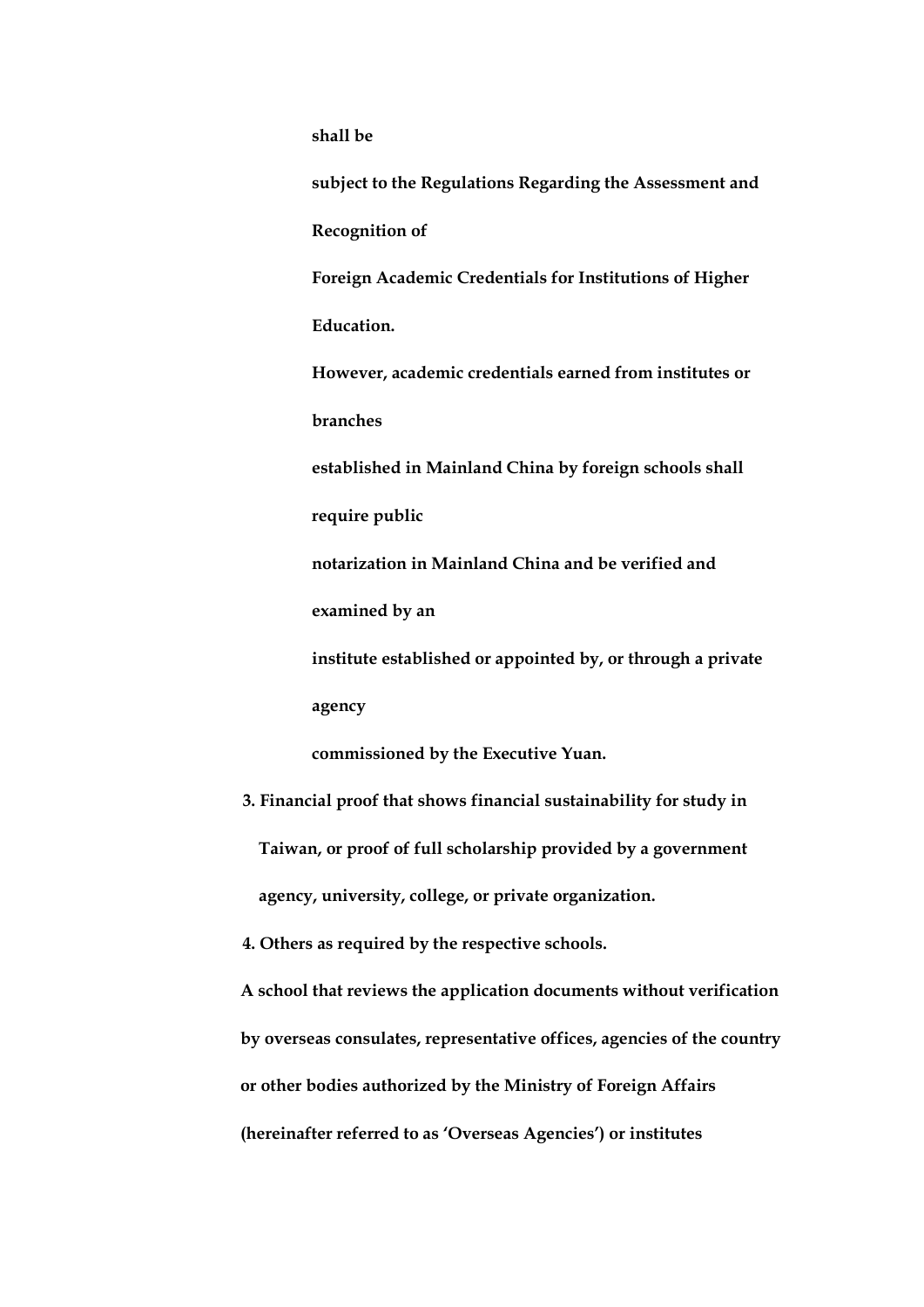**established or appointed by, or a private agency commissioned by the Executive Yuan as prescribed in subparagraphs 2 and 4 of the preceding paragraph may request for verification by an Overseas Agencies. If the said documents have been verified, the school may request examination of the documents.**

- **Article 7-1 An international student submitting forged, fabricated, or altered papers for the purpose of the their school application shall be subject to enrollment qualification cancellation; or a revocation of enrollment and denial to the request of any certificate pertaining to study, if the said student is already enrolled; or revocation of graduation qualifications and cancellation of the diploma by the student's school, if the said student has been already graduated.**
- **Article 8 An international student who has completed a bachelor's degree or a higher degree in Taiwan and applies for a master's program shall be exempt from the rules listed in Article 7, Paragraph 1, Item 2, provided that a graduation certification and transcript for each consecutive semester issued from the educational institutions in Taiwan shall be enclosed.**

**International students who have graduated from private high schools, lower grade schools for International Residents in Taiwan, or from bilingual programs affiliated with senior high schools, or from a**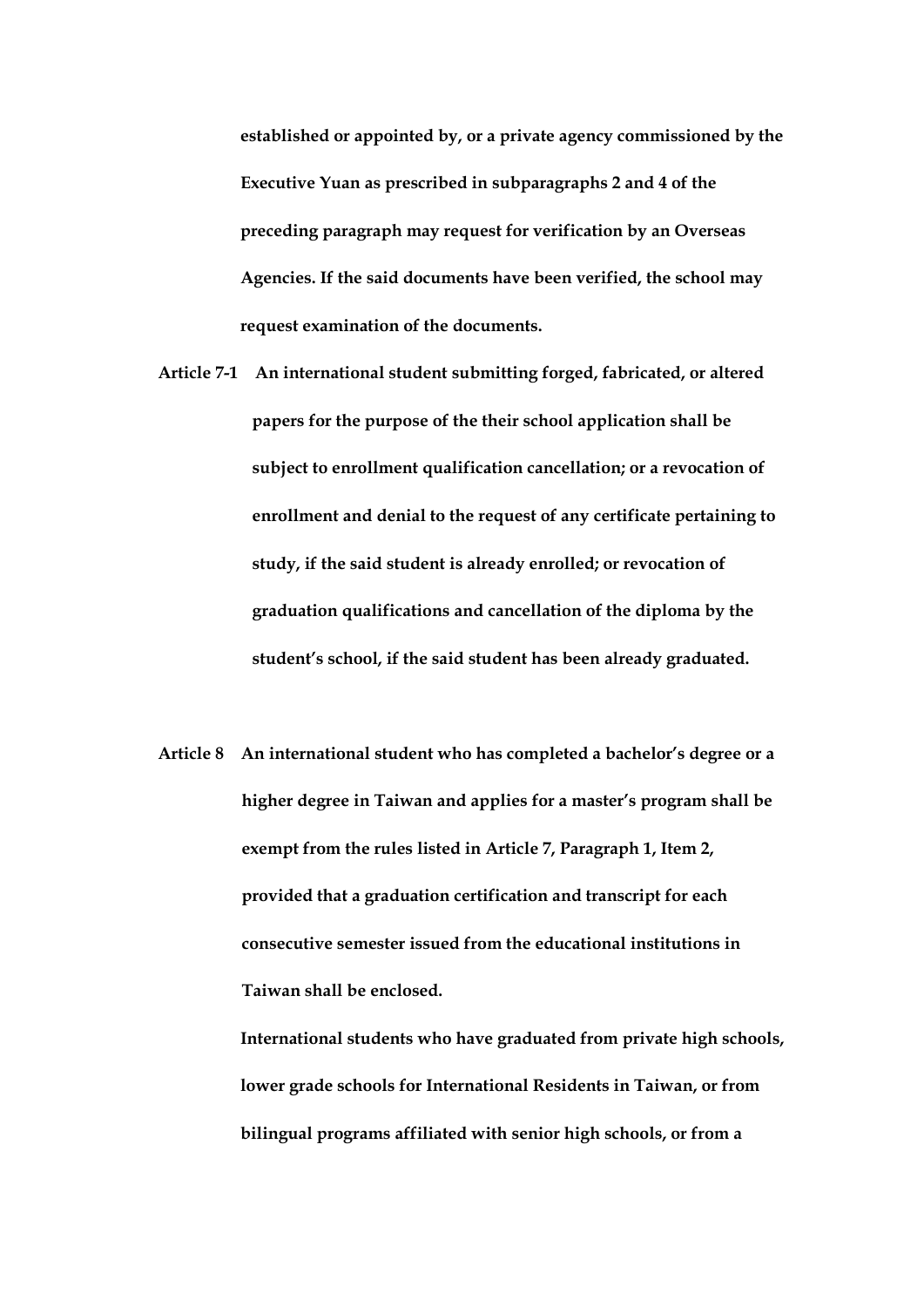**foreign curriculum department and classes at private senior high schools or below must submit credentials and transcripts for each academic semester to apply for admission under Article 7, and are exempt from the rules listed in Article 4, Paragraph1, Subparagraph 2, of the preceding Article.**

- **Article 9 Universities/colleges offering admission to international students shall promptly register into the international student data management information system designated by the Ministry the following: school entrance, transfer, suspension or dismissal and any change or loss of student status.**
- **Article 10 International students may not apply for Extension Programs at universities/colleges designed for returning education students, parttime, in-service courses of Master programs, or other programs, which are restricted to night classes and classes during holidays. International students who have obtained legal resident status of Taiwan, or are enrolled in a program ratified by this Ministry, are exempted from this Article.**
- **Article 11 An international student reporting to a university, college, five-year program in junior college, elementary schools through senior high schools for registration at the time not beyond one-third of the first semester of the current school year shall register for the first semester; or at the time beyond onethird of the first semester of the**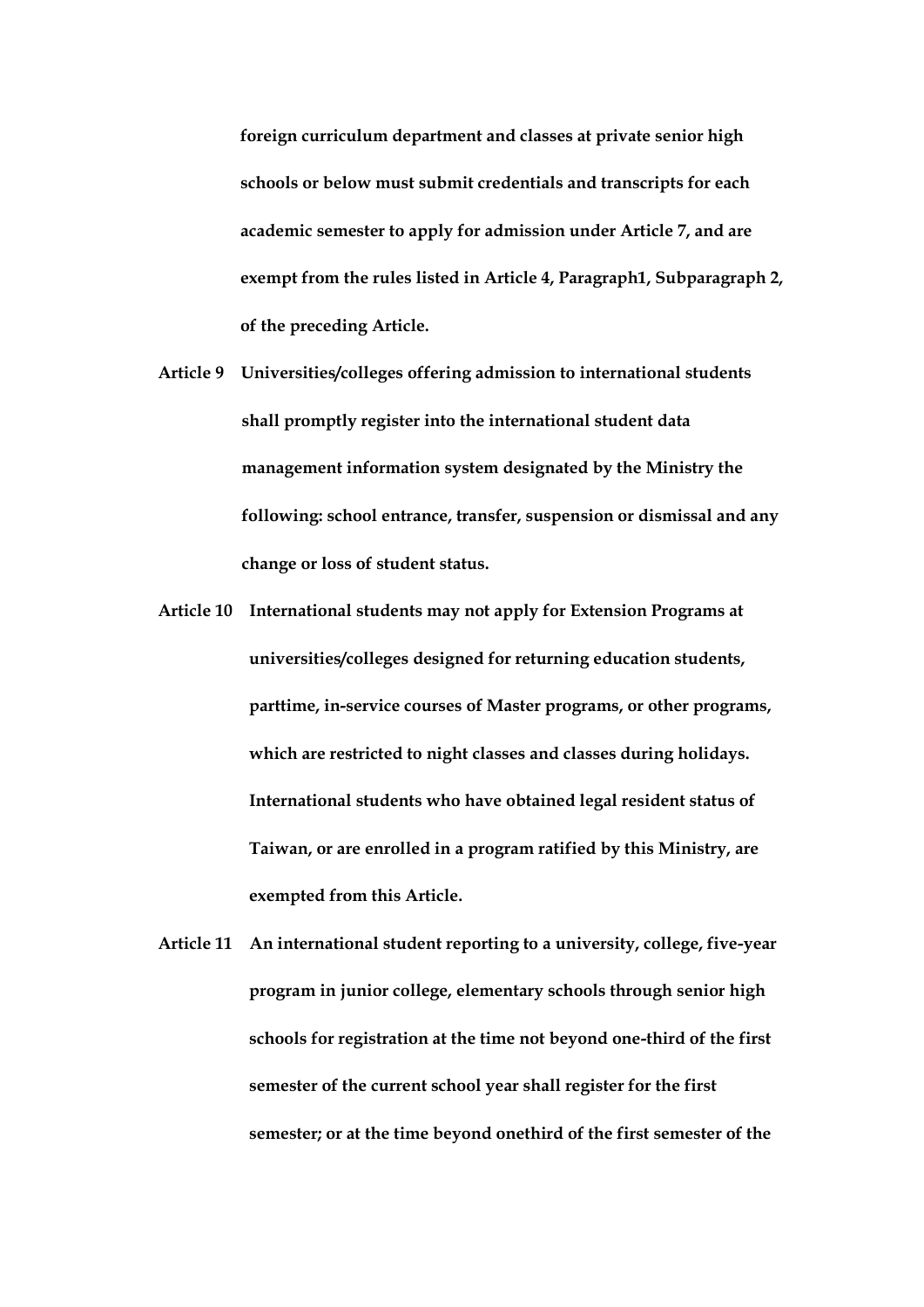**current school year shall register for the second semester or the next school year, unless otherwise stipulated by the authorized educational government agencies.**

**Article 12 An international student who has been approved for an internship after their graduation from a university in Taiwan may have his or her international student status may be extended for one year at most after graduation.**

> **During the course of study in Taiwan, international students, who have undertaken initial household registration, resident registration, naturalization or restoration of the R.O.C. nationality, will lose their international student status and shall be dismissed by the school. International students who are dismissed from university/college after admission due to behavior issues, poor academic performance or a conviction under the Criminal Law may thereafter not apply for admission under this regulation.**

> **A university or college shall integrate the procedures regarding how to accept international students transferring into its international recruitment guidelines, which will be subject to the Ministry's approval. However, an international student that has been dismissed by a school that accepts the said student, due to behavior issues or a conviction under the Criminal Law may not transfer to another university or college.**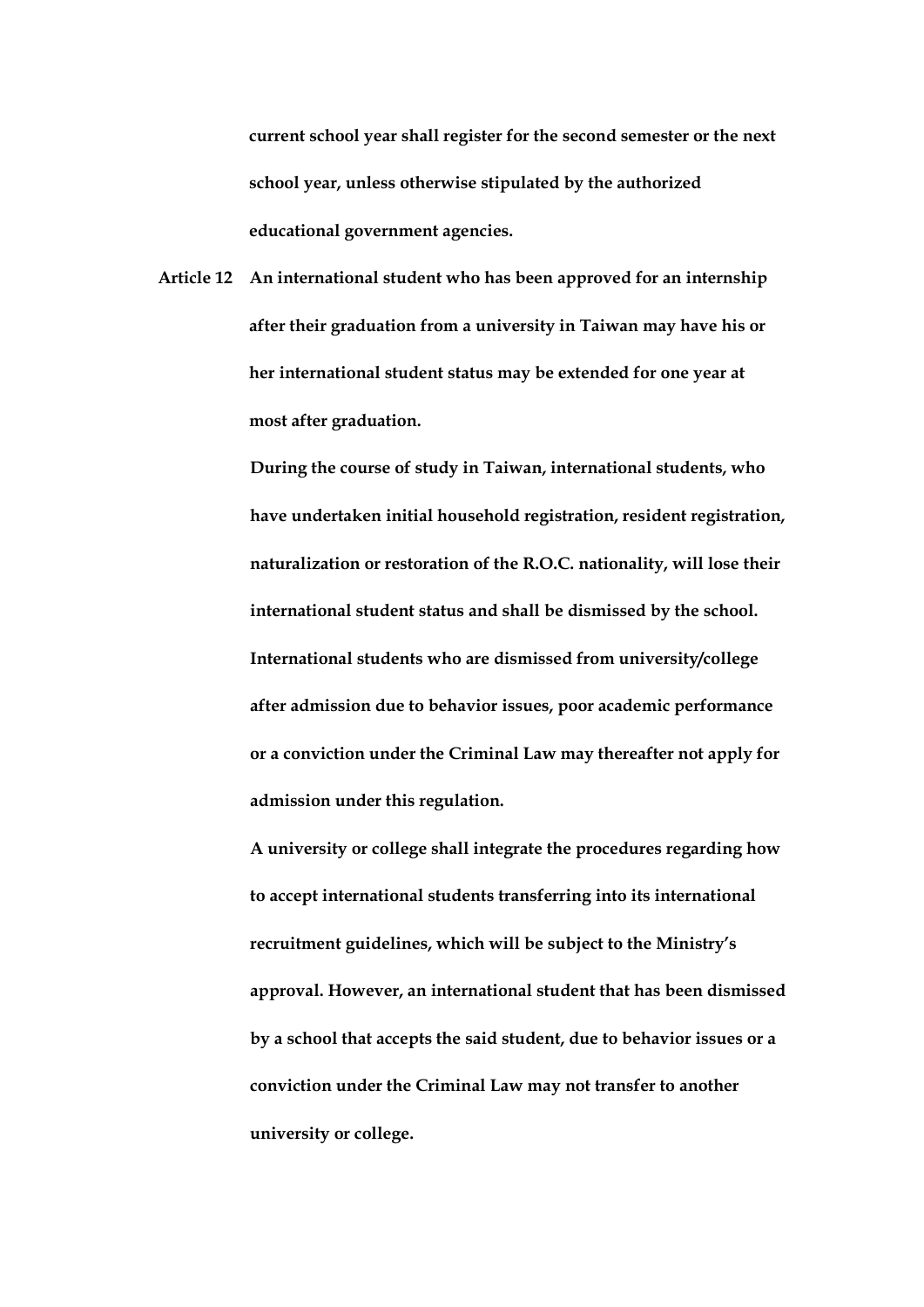- **Article 13 Universities/ colleges may sign education cooperation agreements with foreign schools and recruit international exchange students. Universities/ colleges may apply this regulation to accept international students as non-degree seeking students with the condition that it will not compromise normal teaching routines. With approval from the authorized educational government agencies , elementary schools through senior high schools may recruit international students for short-term periods of study of less than one year in Taiwan.**
- **Article 14 Schools of all levels establishing special international student programs under international academic cooperation programs or special circumstances shall comply with their respective total quantity development scale and follow the regulations governing resource conditions, in addition to filing an application with the authorized educational government agencies which will be subject to approval from the Ministry.**
- **Article 15 In order to grant support to outstanding international students at universities/colleges, the Ministry may set up or subsidize universities/college to set up international student scholarships. Universities/colleges shall provide funds for setting up scholarships or financial aid to encourage international students that are studying in Taiwan.**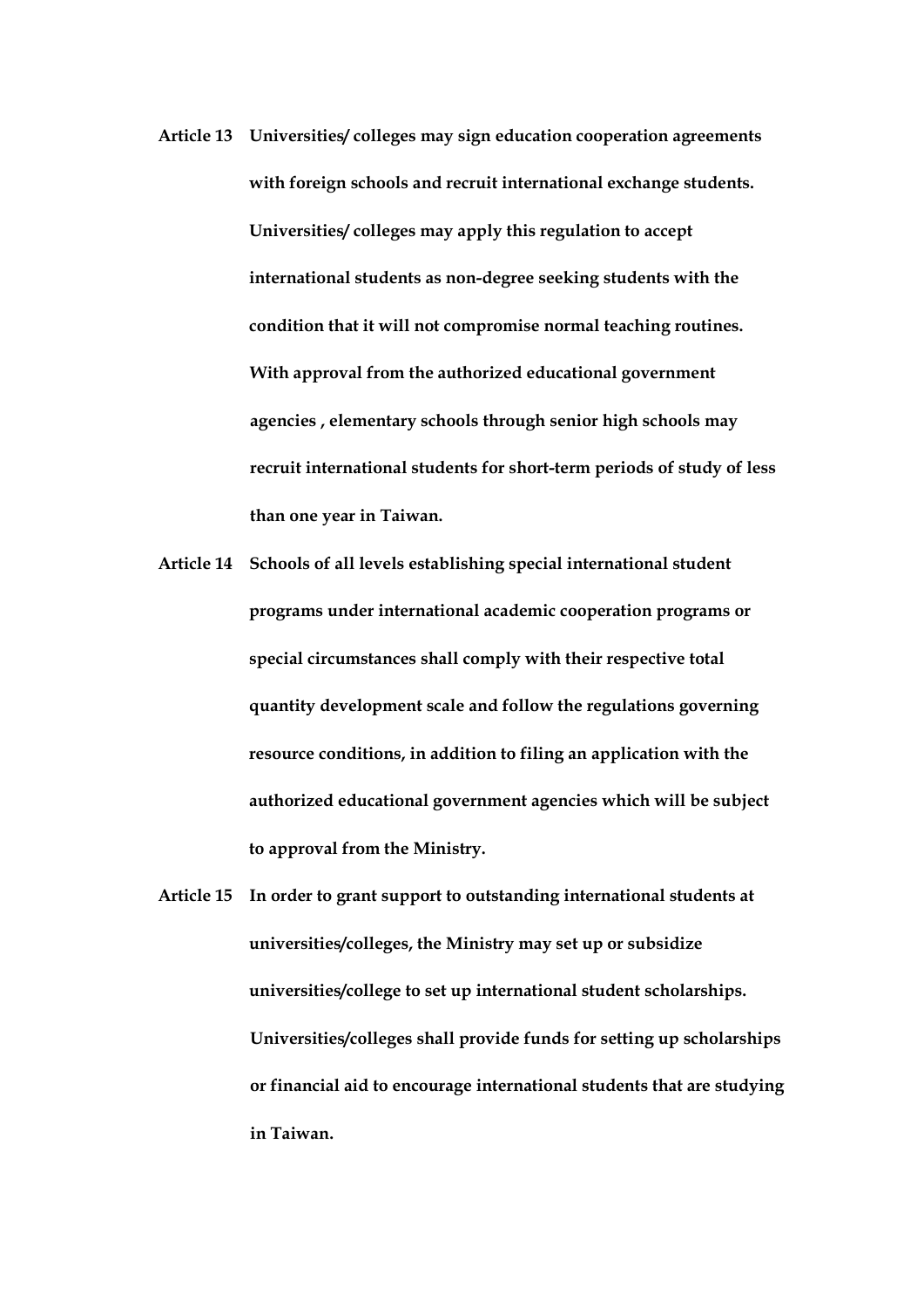- **Article 16 Universities/colleges shall designate units or personnel to handle international student applications, consultation, liaison, and other related matters. In addition, these units or personnel shall reinforce the arrangement of home stay lodging for international students, and assist them to learn Mandarin Chinese and Taiwan culture in order to better enhance their understanding about Taiwan. Universities/colleges shall host activities to foster international exchange, globalization on campus, or other events helpful to interactions between international and local students, during each school year.**
- **Article 17 five-year programs in junior colleges, elementary schools through senior high schools offering admission to international students shall, in addition to complying with Article 20 which concerns recruitment of international students with legitimate resident status in Taiwan shall prepare their respective international student recruitment plan and submit the said plan to the authorized educational government agencies for approval no later than November 30th of each year before their respective recruitment begins. The authorized educational government agencies at the respective municipality, county, and city shall submit their respective approved lists of schools to the Ministry for review no later than December 31th of each year.**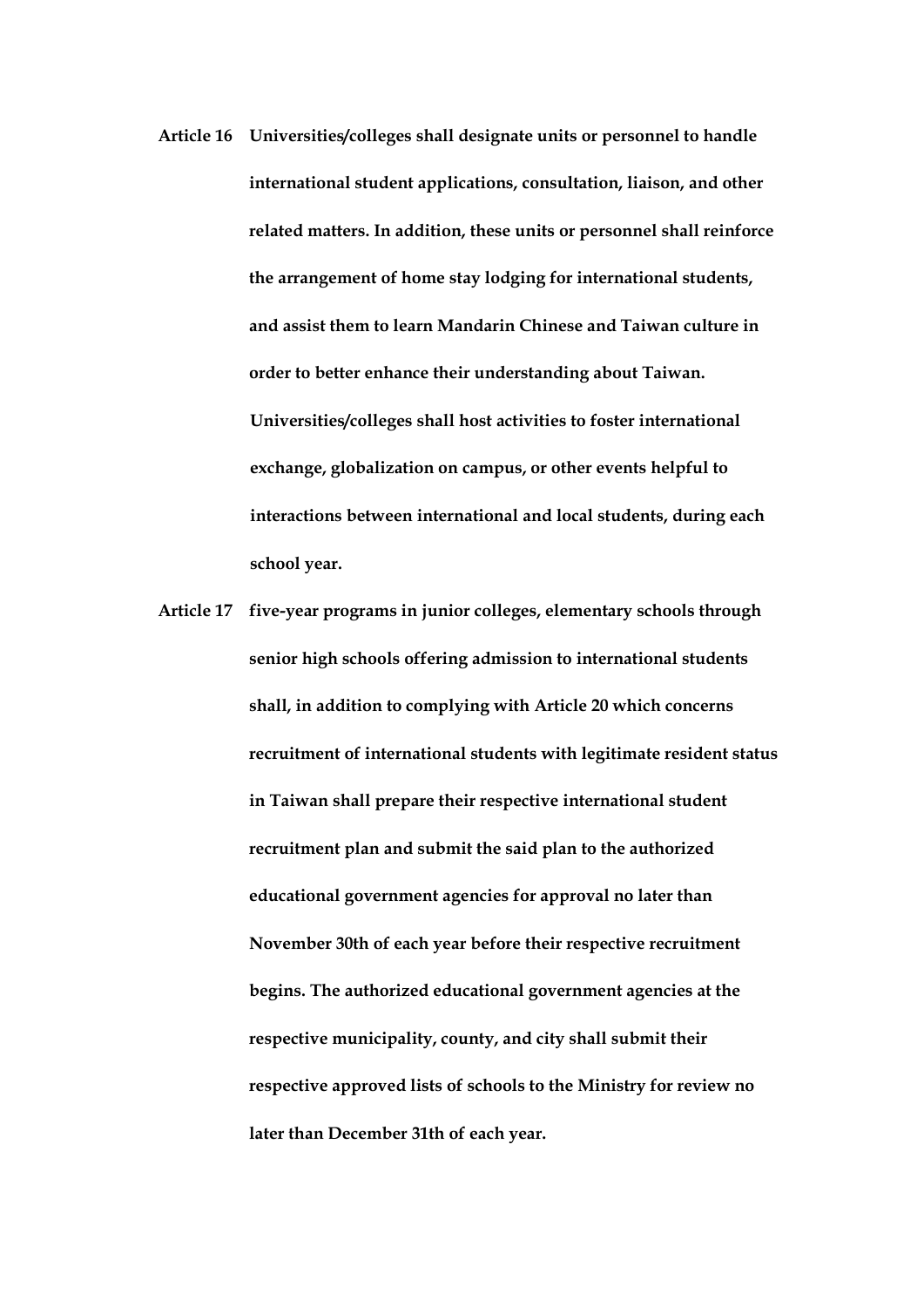**The plan mentioned in the preceding Paragraph shall include the establishment of the dedicated units responsible for international students, curriculum with emphasis on our language and culture learning, and measures regarding accommodation for international students.**

**The countries and quota for international student recruitment pertaining to Paragraph 1 may be stipulated by the Ministry after consulting with the Ministry of the Interior and the Ministry of Foreign Affairs, if necessary.**

**Article 18 Unless otherwise specified in Article 20, international students applying for admission to schools under the level of senior high schools shall submit the following papers and directly apply for admission to the respective school during the period designated by the respective school. Admission letters will be issued if the review or examination finds the applicant qualified after submitting:**

**1. Application form.**

**2. Academic credentials:**

(**1**)**Academic credentials from Mainland China: The Regulations Governing Accreditation of Institutes in Mainland China shall apply.**

(**2**)**Academic credentials from Hong Kong or Macao: Academic Credential Verification and Accreditation Methods adopted in**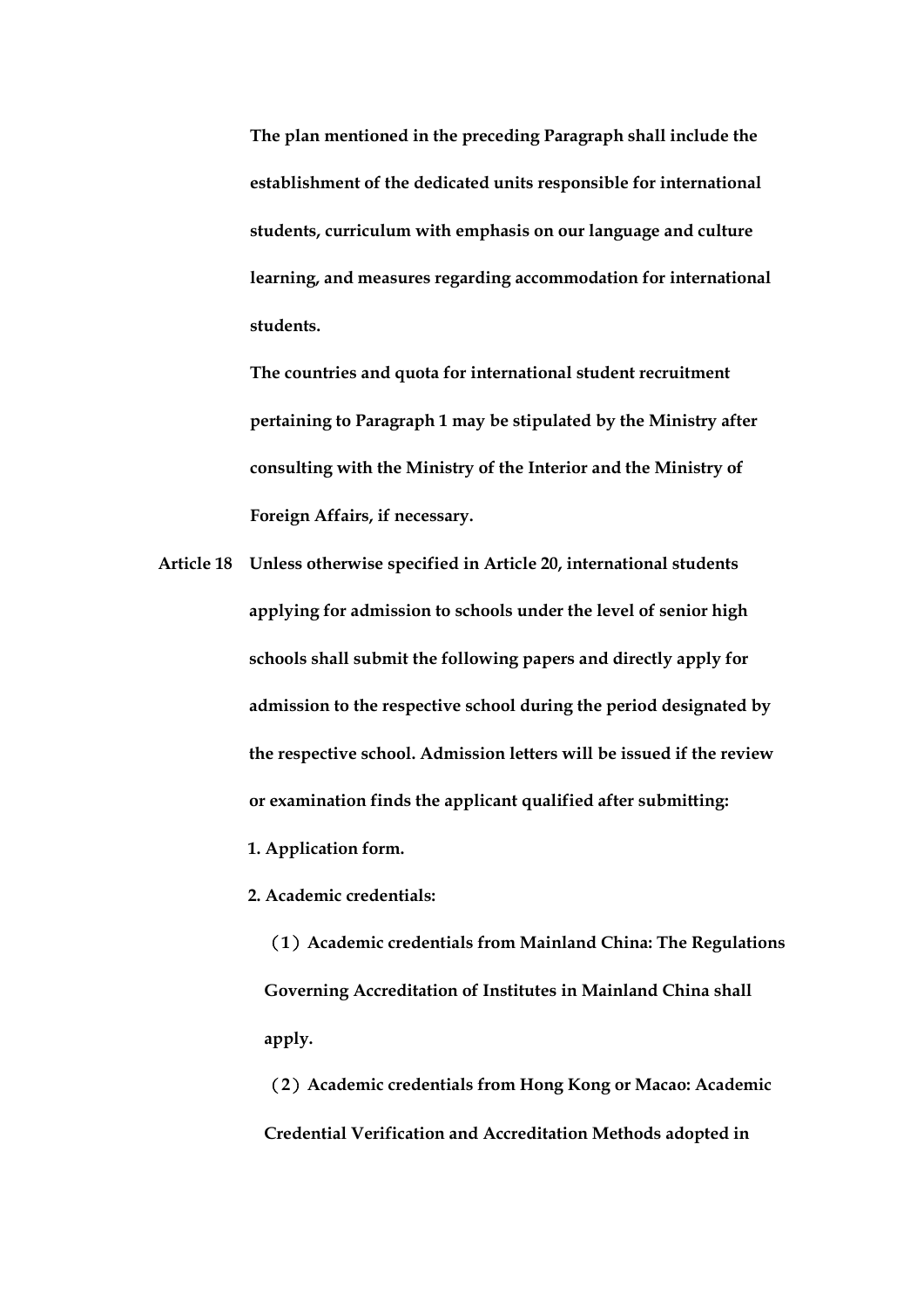**Hong Kong and Macao shall apply.**

(**3**)**Academic credentials from other areas: A. Academic credentials earned at overseas Taiwan schools or Taiwan schools in Mainland China shall be regarded as the same as earned in domestic schools of equivalent levels. B. Academic credentials referred in the preceding 2 Items shall be subject to the Regulations Regarding the Assessment and Recognition of Foreign Academic Credentials for Institutions of Higher Education. However, academic credentials earned from institutes or branches established in Mainland China by foreign schools shall require public notarization in Mainland China and be verified and examined by an institute established or appointed by, or a private agency commissioned by the Executive Yuan.**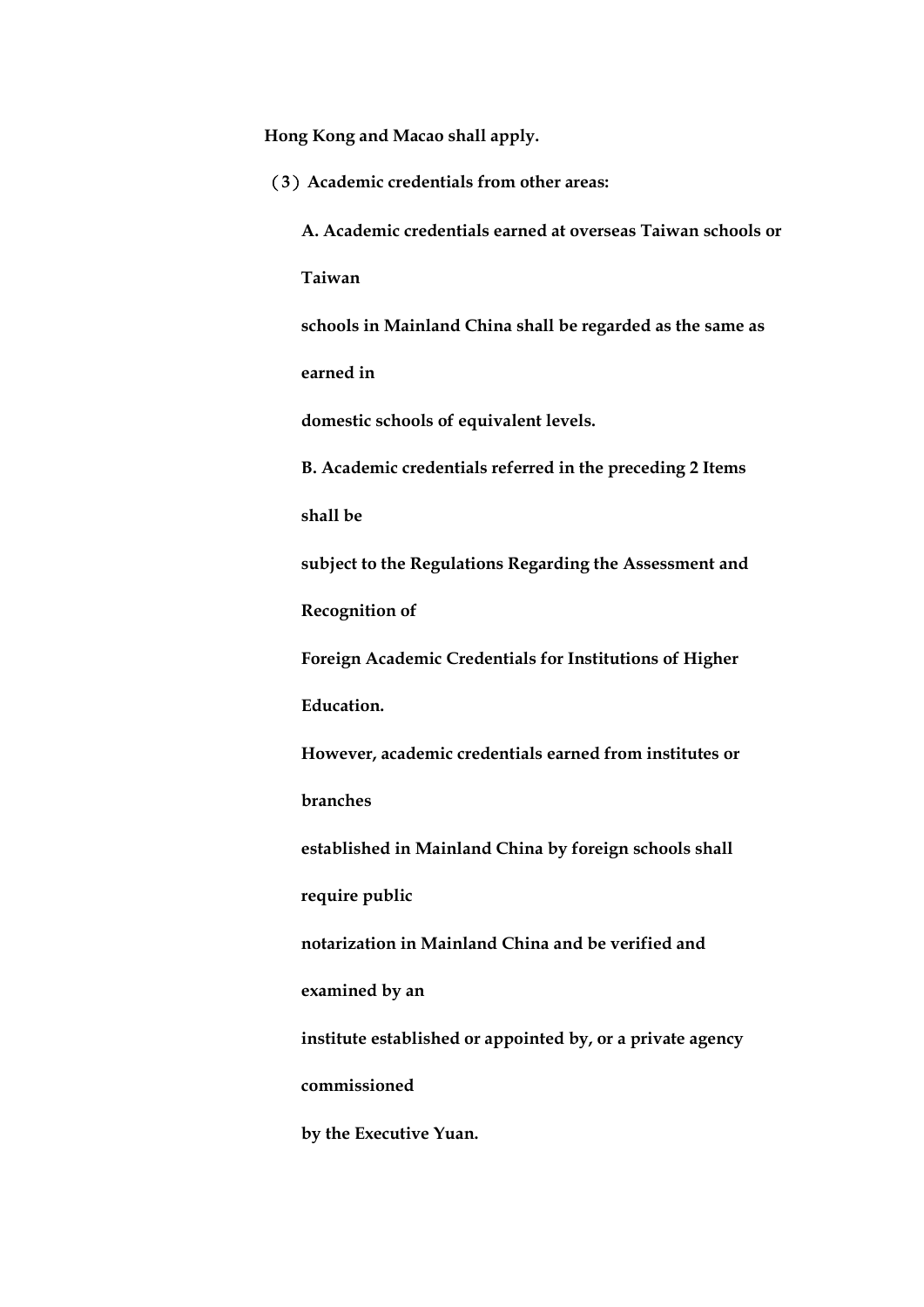- **3. Financial proof of applicant's sufficient funds to support them while studying in Taiwan.**
- **4. Documents of the eligibility of a legal guardian in Taiwan.**
- **5. Power of Attorney by student's parents or any other legal representative to the guardian in Taiwan, which must also be verified by overseas agencies.**
- **6. Letter of Agreement from a legal guardian in Taiwan, which must be notarized.**

**7. Additional documents, as required by respective schools. Academic credentials stipulated in Subparagraph 2 of the preceding Paragraph may be exempted if the enrollment application is filed for the first semester for the first grade of elementary school. A school reviewing the application documents without verification as prescribed in Subparagraphs 2, 3, and 7 of Paragraph 1 for verification by 'Overseas Agencies'. If the said documents have been verified, the school may request examination of the documents.**

**Article 19 The legal guardian in Taiwan referred in the preceding Article shall mean a R.O.C. citizen who has passed a police criminal record check and who has a tax report for the latest fiscal year issued by a tax administration office showing a general annual income more than TWD 900,000.**

**A person that qualifies in accordance to the prescribed**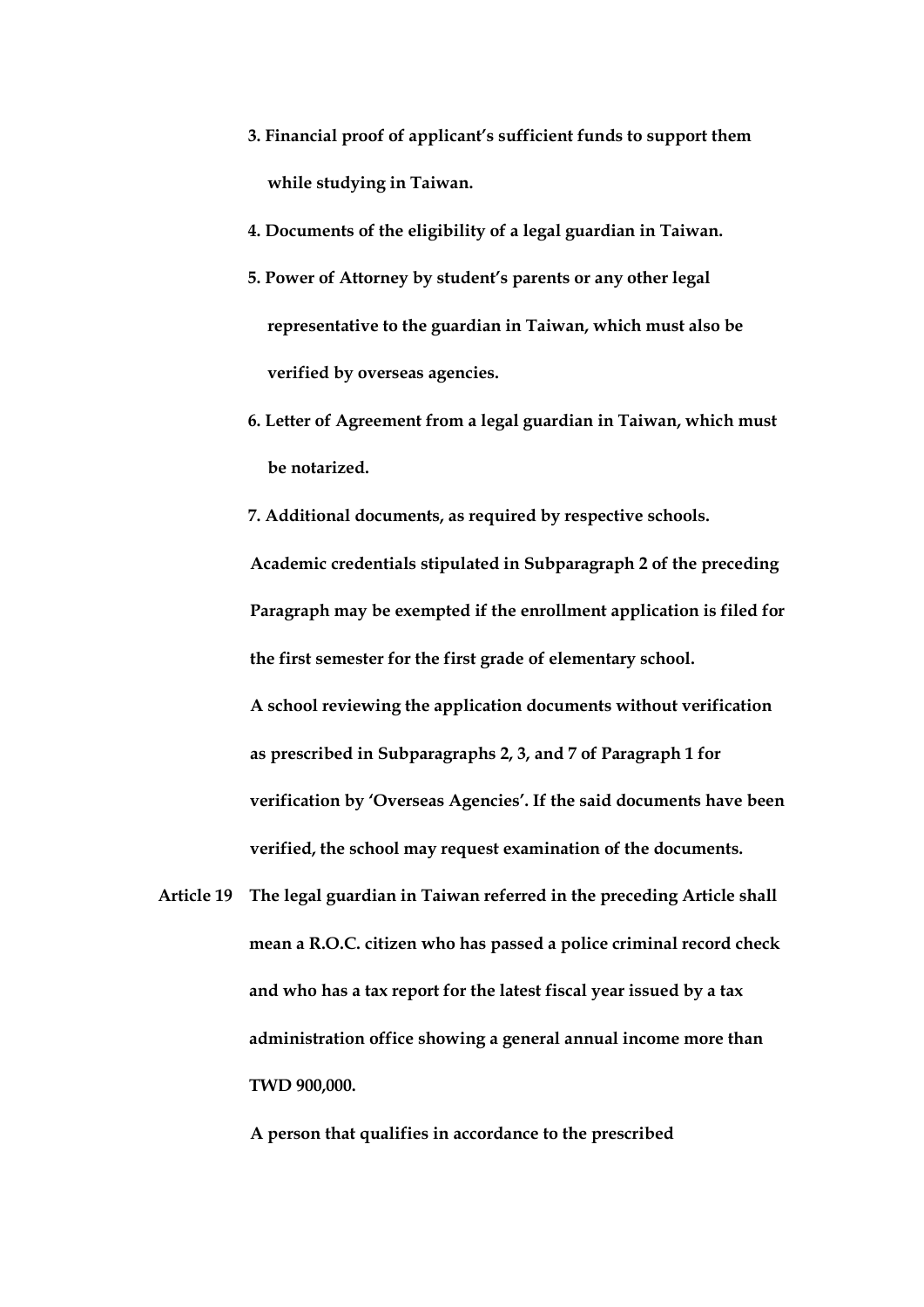**qualifications in the preceding Paragraph 1 will be able to serve as a guardian in Taiwan for one international student.**

- **Article 20 International students who have acquired legitimate resident status in Taiwan and are applying to study at an elementary school, junior high school and senior high school may directly apply to a school near his or her residency by submitting the following papers. The school which approves the said application shall submit a roster to the authorized educational government agencies as a reference:**
	- **1. An enrollment application form;**
	- **2. A photocopy of a legitimate resident certificate;**
	- **3. Academic credentials:**

(**1**)**Academic credentials from Mainland China: The Regulations Governing Accreditation of Institutes in Mainland China shall apply.**

(**2**)**Academic credentials from Hong Kong or Macao: Academic Credential Verification and Accreditation Methods adopted in Hong Kong and Macao shall apply.**

(**3**)**Academic credentials from other areas:**

**A. Academic credentials earned at overseas Taiwan schools or Taiwan schools in Mainland China shall be regarded as the same as earned at domestic schools of equivalent levels. B. Academic credentials referred in the preceding 2 Items**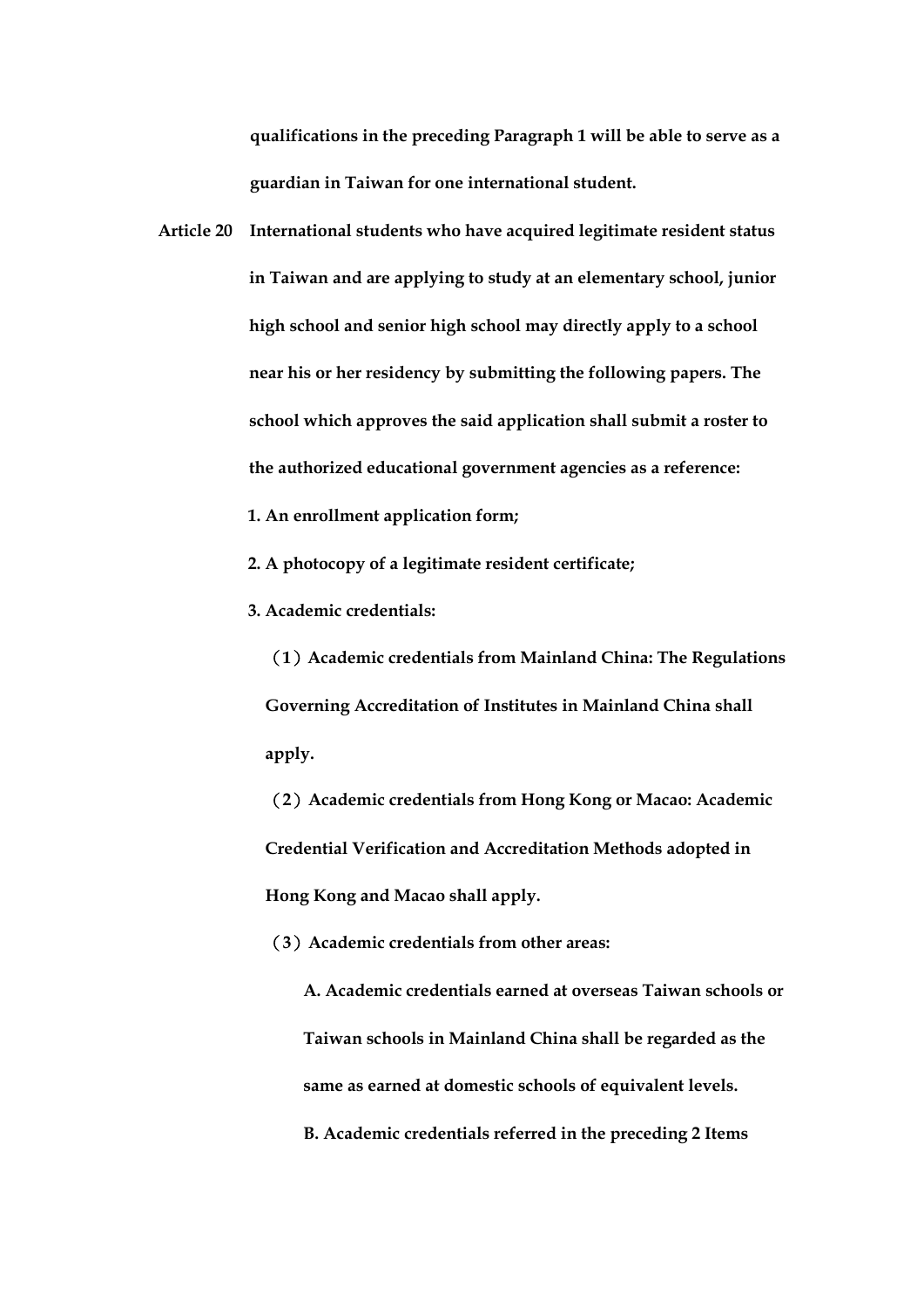**shall be subject to the Regulations Regarding the Assessment and Recognition of Foreign Academic Credentials for Institutions of Higher Education. However, academic credentials earned from institutes or branches established in Mainland China by foreign schools shall require public notarization in Mainland China and be verified and examined by an institute established or appointed by, or a private agency commissioned by the Executive Yuan.**

**Academic credentials stipulated in Subparagraph 3 of the preceding Paragraph may be exempt if the enrollment application is filed for the first semester of first grade of elementary school.**

**A school reviewing the application documents without verification as prescribed in Subparagraphs 3 of Paragraph 1 may request verification by 'Overseas Agencies'. If the said documents have been verified, the school may request examination of the documents. An international student as mentioned in Paragraph 1 being denied enrollment due to the selected school's filled recruitment quota may apply for assistance from the authorized educational government agencies to enroll in a school with available recruitment quotas. Elementary through senior high schools may arrange the said international student to an appropriate grade level or to have an audit student according to the examination results of the applicant**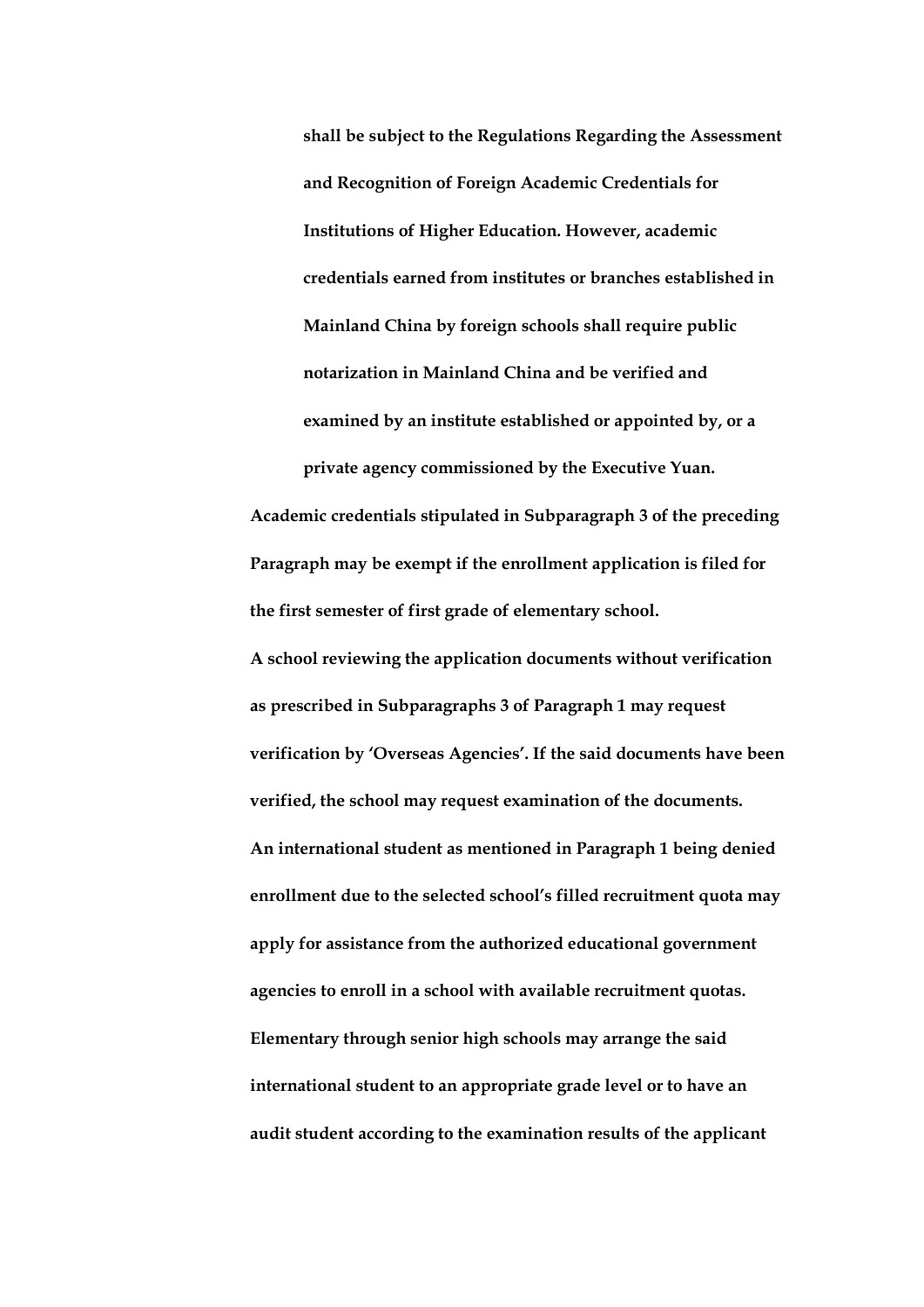**referred in Paragraph 1. The said audit student shall be limited to no longer than one year; the respective student's enrollment status will be recognized if the student successfully passes the examination.**

**Article 20-1 Special consideration for an international student's application to junior high school may be granted if the foreign school to which the said student is attending becomes inoperable due to war, major disaster, or major epidemic, of which these outbreaks are documented by our government's consulate office or the student's country's consulate office or authorized institute in our country with sufficient and adequate data for evaluation, followed by the recognition by our central competent authority governing education administration, jointly with the Ministry of Foreign Affairs and the National Immigration Agency of the Ministry of the Interior.**

> **It is a principle that the additional student admission quota under special consideration mentioned above shall be one percent of the total student recruitment quota approved for the respective schools.**

- **Article 21 Fees that are to be paid by international students in Taiwan should be calculated by using the following:**
	- **1. Students who are admitted to study in Taiwan pursuant to the previous 2 articles, or are recipients of MOFA Taiwan**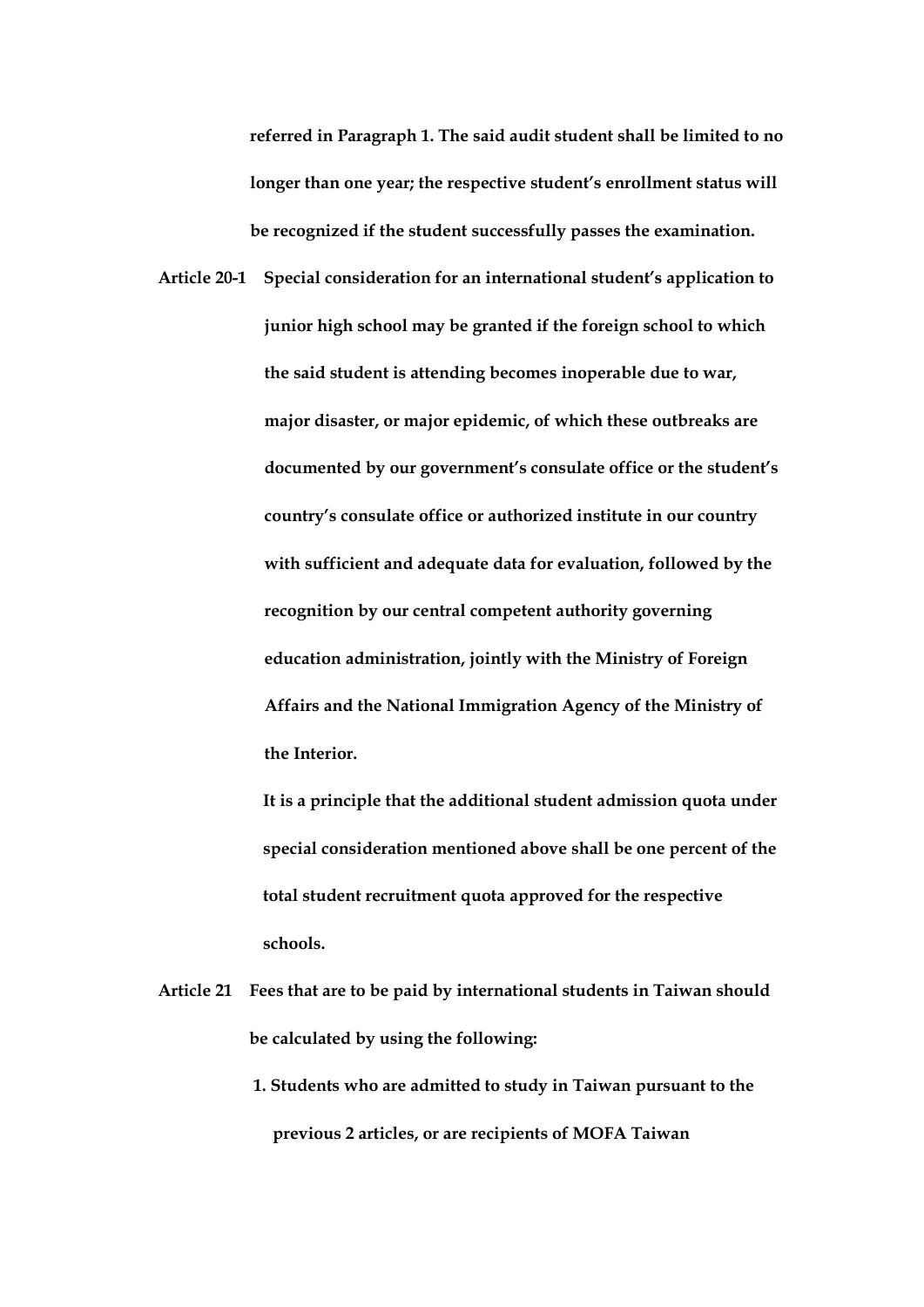**Scholarships, under the recommendation of the designated overseas agencies, or holders of the status of permanent residents in our country shall pay their tuition and other fees in accordance with the same standards that apply to Taiwan nationals.**

- **2. Students admitted to educational institutions in Taiwan in accordance with an education cooperation agreement shall pay their tuition and other fees that are specified in the agreement.**
- **3. A school that accepts an international student who does not qualify to the preceding 2 Subparagraphs may apply its own tuition and other fees standard to the said student, and the said standard may not be lower than the standard adopted by other private schools at the same level.**

**Students that were admitted to study in Taiwan before the effective date of the February 1, 2011 amendment shall pay for their own tuition and other fees in accordance with the previous standards.**

**Article 22 At the time of registration a new international student shall present proof of a medical and injury insurance policy which is valid for at least 6 months from the date the student enters Taiwan. Current student shall present written proof that they have joined Taiwan's the National Health Insurance Plan.**

> **The abovementioned written proof of insurance issued in foreign country shall be verified by the 'Overseas Agencies'.**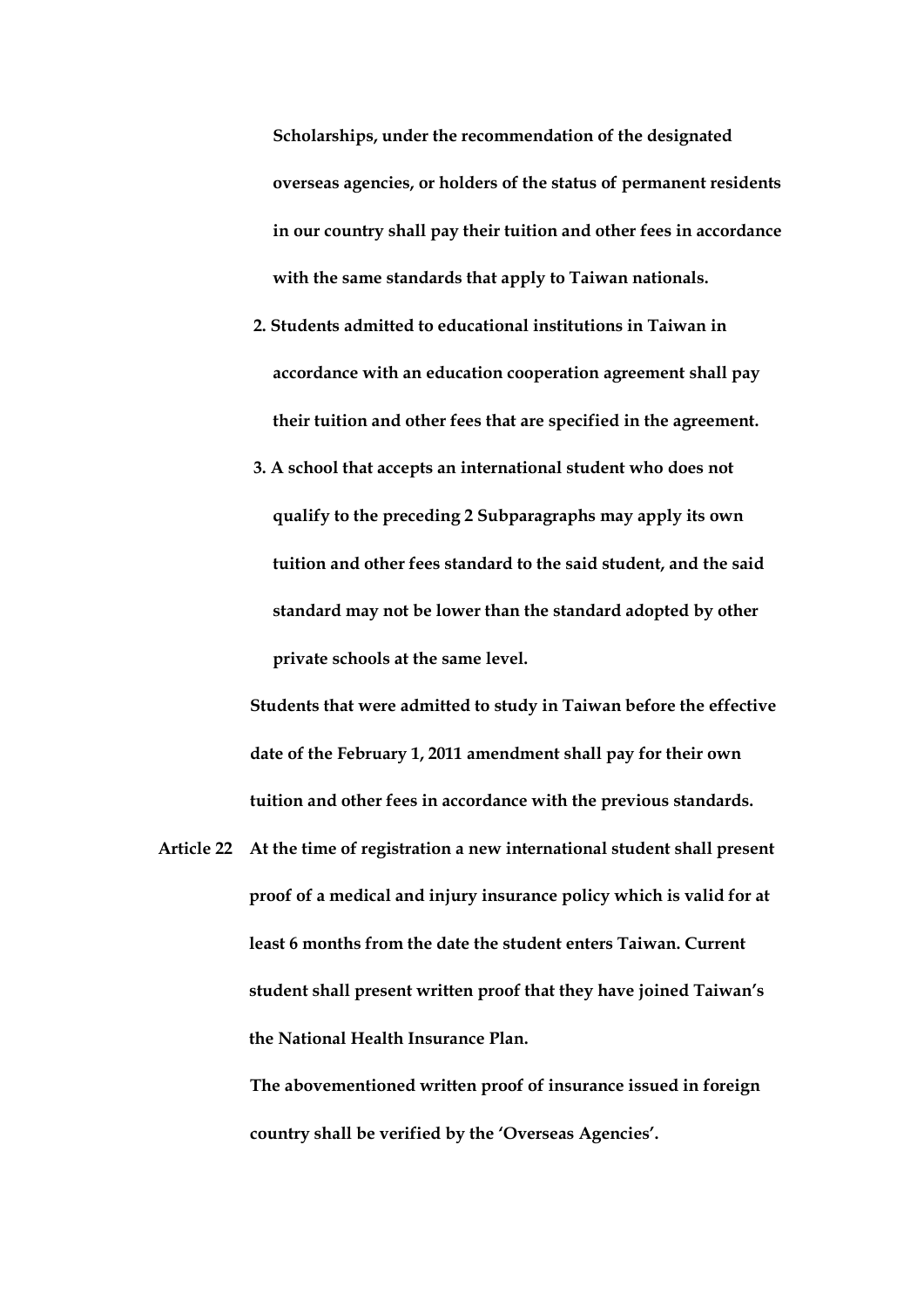- **Article 23 If international students violate the Employment Services Act, Schools or authorized authorities shall immediately handle the cases in accordance with the related regulations after investigation.**
- **Article 24 If international students discontinue their schooling or because of any other reason that causes them to change or lose their student status at the school, the school must notify the Bureau of Consular Affairs of the Ministry of the Foreign Affairs, the Service Center of National Immigration Agency, the Ministry of the Interior, and send copies of these notifications to the Ministry of Education.**
- **Article 25 The authorized educational government agencies may, if necessary, visit schools that admit international students. Any institutions found in violation of the regulations herein shall be subject to penalty, pursuant to the pertinent laws and regulations. The authorized educational government agencies may adjust schools' enrollment quotas for international students, as conditions require, if schools are not pursuant to Article 23.**
- **Article 26 Subparagraphs 1, 3, and 4 of Paragraph 4 of Article 7, Articles 9, 15, 16, 22, and 24 shall apply to the application procedures, scholarships or subsidies, discipline and guidance, absence for more than one fourth of total class hours of a semester, and reporting of change or loss of student status regarding international students that are attending Mandarin Chinese language centers at a university/college**